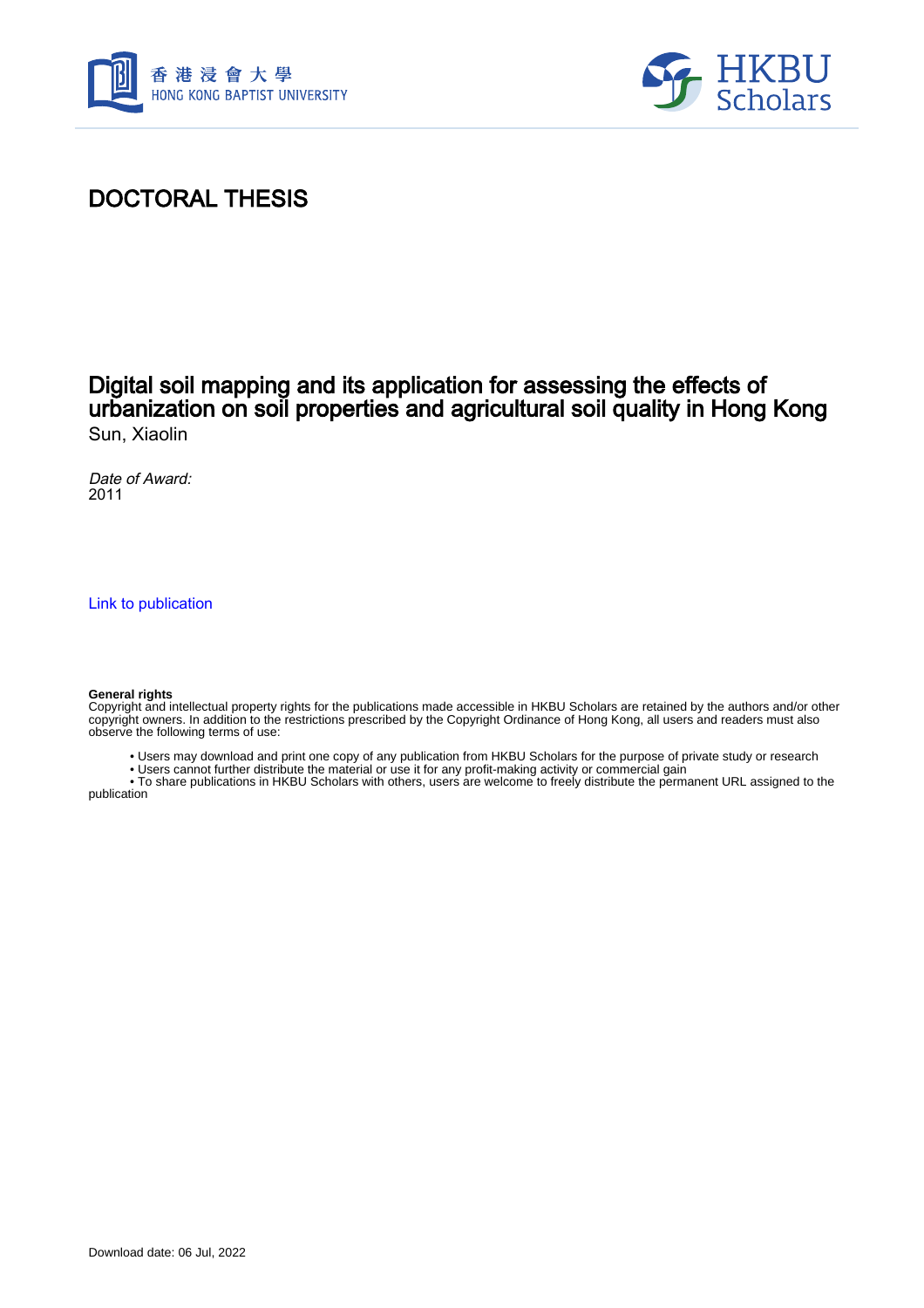# **Digital Soil Mapping and its Application for Assessing the Effects of Urbanization on Soil Properties and Agricultural Soil Quality in Hong Kong**

**SUN Xiaolin**

**A thesis submitted in partial fulfillment of the requirements**

**for the degree of**

**Doctor of Philosophy**

**Principal Supervisor: Prof. WONG Ming Hung**

**Hong Kong Baptist University**

**September 2011**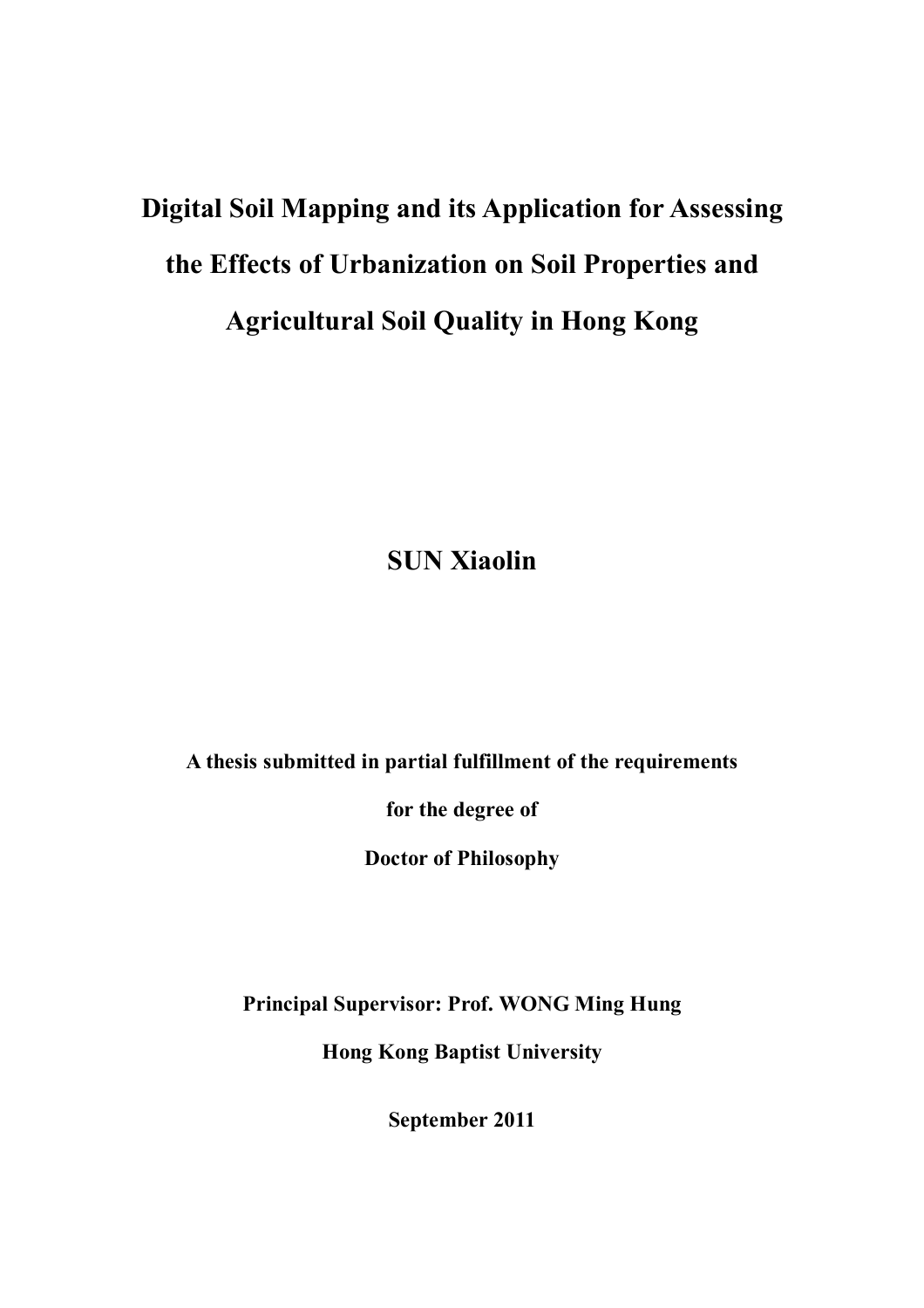## **Abstract**

The soil information in Hong Kong is far from sufficient in meeting the demands needed to resolve the detrimental ecological, agricultural and environmental effects caused by the urbanization period of the last half century. This study, therefore, aimed to bridge this gap by determining the soil information of Hong Kong, using digital soil mapping techniques and attempted to apply this information in addressing the problems.

Firstly, the soil orders on mountainous areas of Hong Kong were mapped based on legacy soil data, where both decision tree and linear discriminant analyses were employed along with several techniques for soil covariates selection. The results show that the constructed discriminant model based on the results from analysis of variance (ANOVA) performed the best and then in the following order of: the constructed discriminant model using a stepwise procedure; the constructed tree model based upon a backward removal procedure; the tree model constructed according to knowledge and experience of soil mapping surveyors; and the automatically constructed tree model. A soil order map was subsequently constructed using the best performing model.

The soils of major agricultural areas in Hong Kong were investigated through a soil survey, which revealed that the soils were generally of sandy loam texture and had moderately acidic, heavy and fertile properties. The soils varied considerably and complexly in the areas, where half of the 18 measured soil properties exhibited moderate spatial dependence, e.g., three particle sizes, while 4 had weak spatial dependence, e.g., soil organic matter (SOM), and the other 5 had no spatial dependence, e.g., bulk density (BD). The spatial variations of the soils were dominated by geological and continuous variations, indicated by results from robust geostatistical analysis and spatial outlier identification. The 13 soil properties with spatial dependences and the other 5 without spatial dependences were mapped with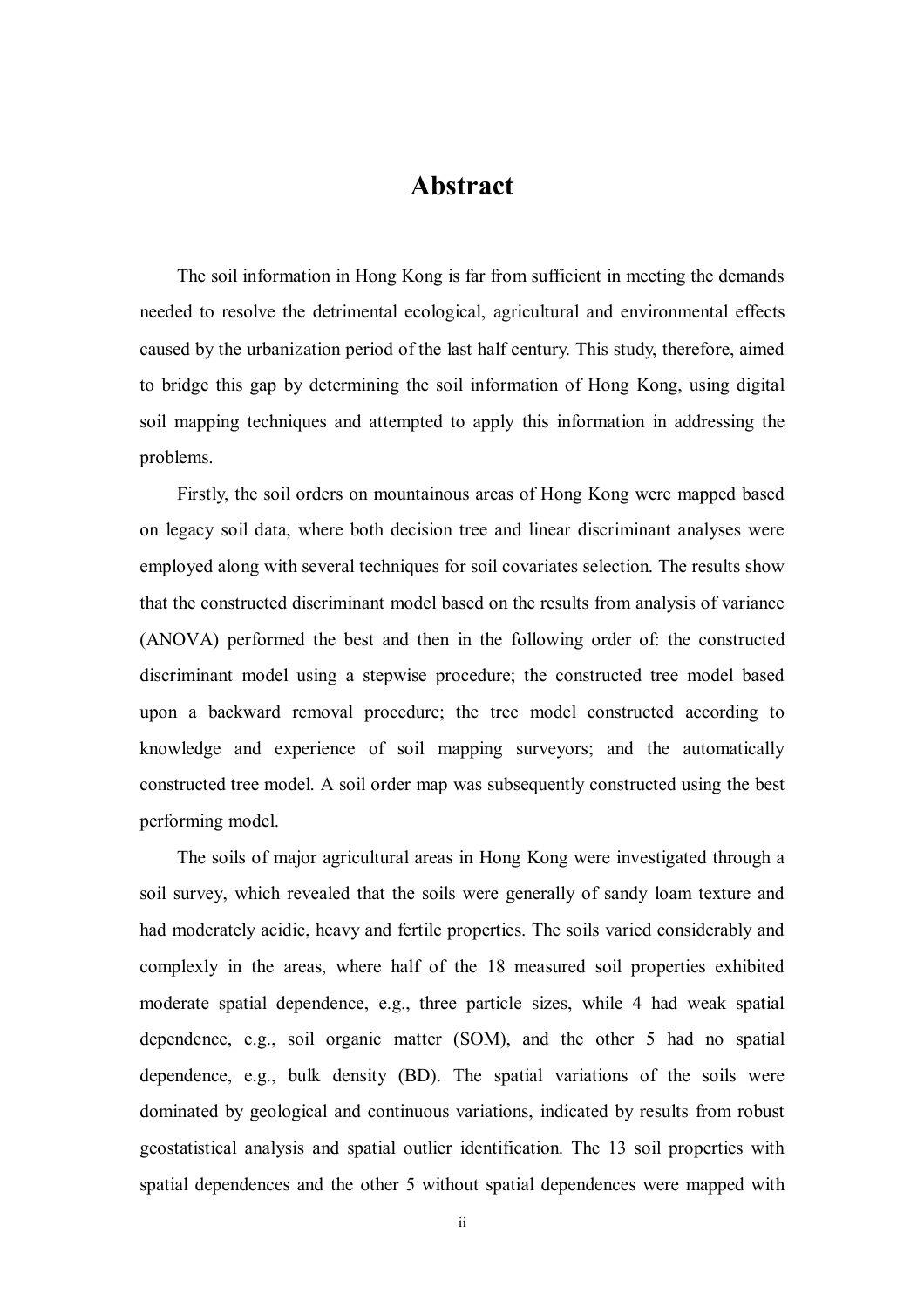the techniques of kriging and inverse distance weighted combined with soil map-delineation, respectively.

The temporal variations of the soils were investigated by performing a comparison between the produced maps of the main agricultural areas with the soil survey of the 1950s. The effects of urbanization on the soils were then quantitatively assessed using sequential Gaussian simulation, with the results implying that the local urbanization affected soil pH very slightly, SOM slightly, total phosphorous (TP) moderately, available phosphorous (AP) strongly and particle sizes very strongly.

The produced soil property maps were finally applied to evaluate soil quality for the major agricultural areas, which showed that the soil quality was between 0.43 and 0.87, with 81% of the areas being deemed suitable for crop growth. However, the evaluated soil quality information contained high uncertainty, inferred from the results of the Monte Carlo simulation, with the critical probability that soil quality was overestimated generally increasing with the soil quality value. The stochastic analysis results demonstrated that BD and heavily weighted soil properties contributed the most to the uncertainty of the evaluated soil quality information.

For future work, a greater number of samples are needed in providing more detailed and reliable soil information for the mountainous areas of Hong Kong, thus, enhancing the level of accuracy of the soil property maps of the agricultural areas. Meanwhile, the newest digital soil mapping approaches have also proved useful in enhancing and updating the produced maps of this study.

iii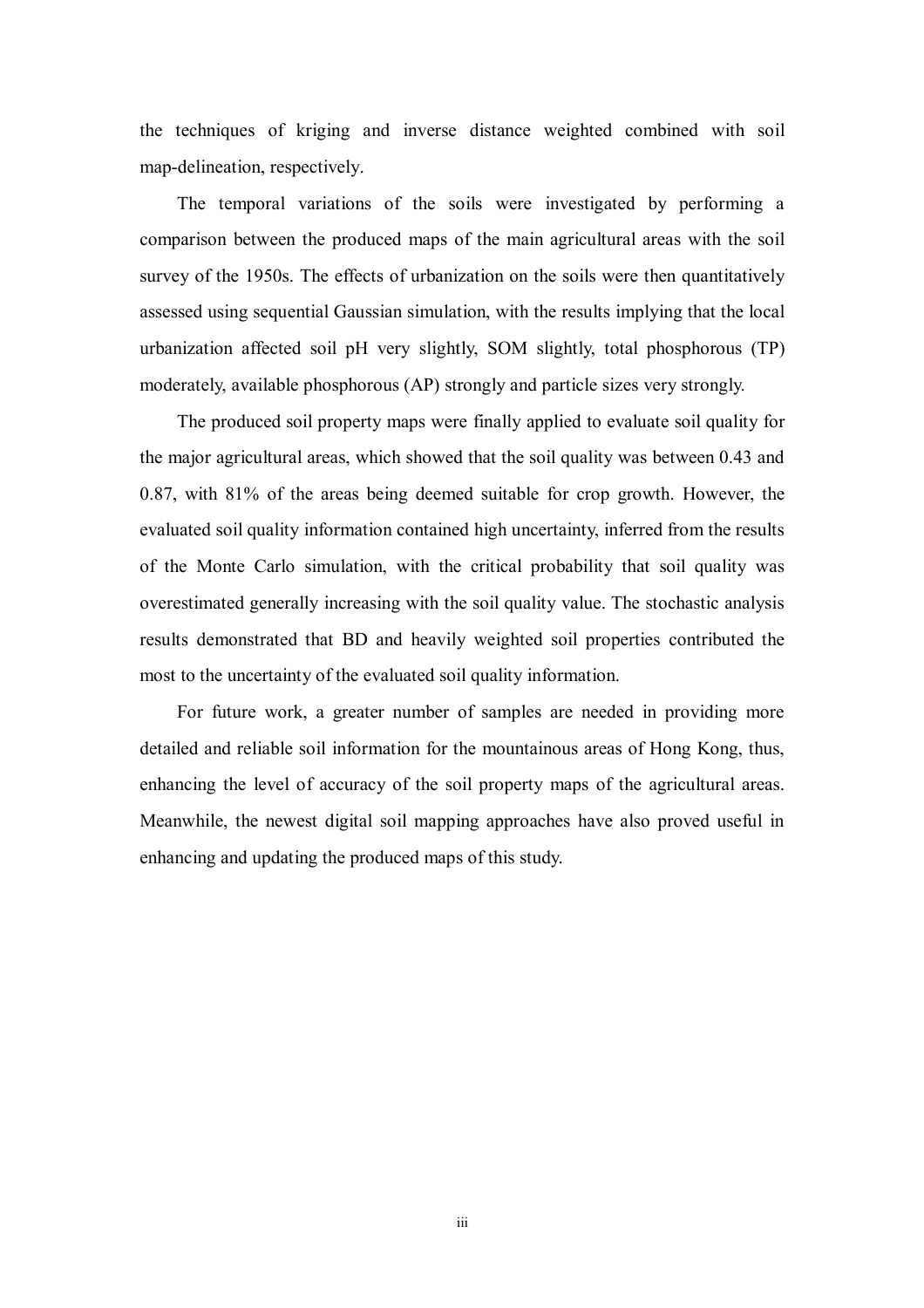## **Table of Contents**

| 1.1.1 Ecological, Agricultural and Environmental Issues of Hong Kong 1     |  |
|----------------------------------------------------------------------------|--|
| 1.1.2 Soil Information Needed for Sustainable Development in Hong Kong5    |  |
|                                                                            |  |
|                                                                            |  |
|                                                                            |  |
|                                                                            |  |
|                                                                            |  |
|                                                                            |  |
| 1.2.4 Digital Soil Assessment (DSA) and Associated Uncertainty Analysis 26 |  |
|                                                                            |  |
|                                                                            |  |
|                                                                            |  |
|                                                                            |  |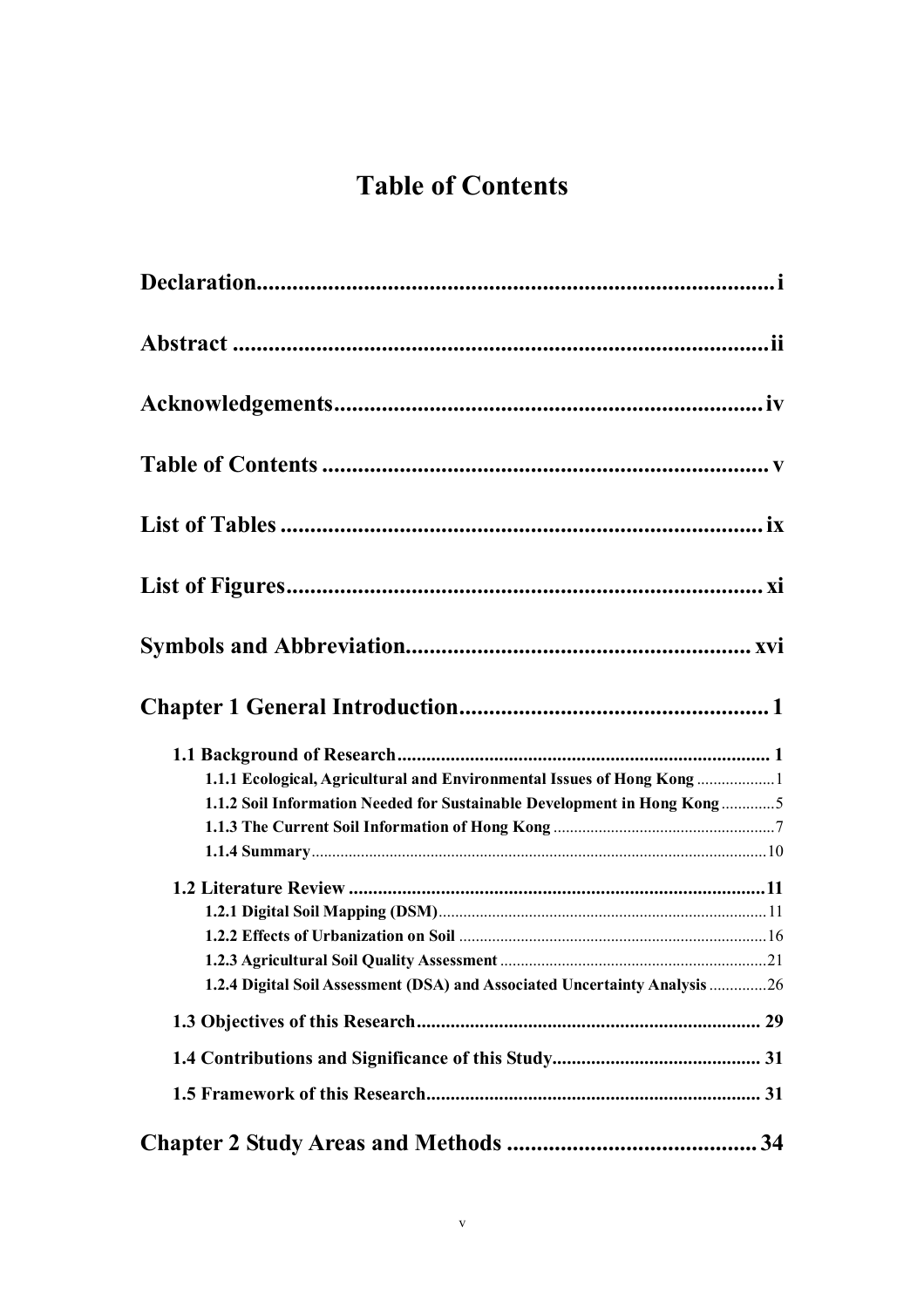| 2.2.1 Soil Sampling and Analysis in the Legacy Soil Data of Hong Kong  40  |  |
|----------------------------------------------------------------------------|--|
| 2.2.2 Soil Sampling and Analysis for the Agricultural Areas of Hong Kong41 |  |
|                                                                            |  |
|                                                                            |  |
|                                                                            |  |
|                                                                            |  |
| 2.4.1 Assessing the Effects of Urbanization on the Agricultural Soils 58   |  |
|                                                                            |  |
|                                                                            |  |
|                                                                            |  |
|                                                                            |  |
|                                                                            |  |
|                                                                            |  |
|                                                                            |  |
| 3.1.4 Validation on the Selected Models and the Final Soil Order Map       |  |
| 3.2 Mapping Soil Properties for the Agricultural Areas 75                  |  |
|                                                                            |  |
| 3.2.2 Data Distribution and Transformation for Geostatistical Analysis  81 |  |
|                                                                            |  |
|                                                                            |  |
|                                                                            |  |
| 3.3 The Effects of Urbanization on the Agricultural Soils 106              |  |
|                                                                            |  |
| 3.3.2 Significance of the Effects of Urbanization on Soil Properties 116   |  |
|                                                                            |  |
|                                                                            |  |
| 3.4.2 Association of Agricultural Soil Quality with Parent Materials 129   |  |
| 3.5 Uncertainty Assessment for Agricultural Soil Quality Assessment129     |  |
|                                                                            |  |
|                                                                            |  |
| 3.5.3 Main Sources of Uncertainty in the Evaluated Soil Quality 145        |  |
|                                                                            |  |
| 4.1 Mapping Soil Orders for Mountainous Areas of Hong Kong158              |  |
|                                                                            |  |
|                                                                            |  |